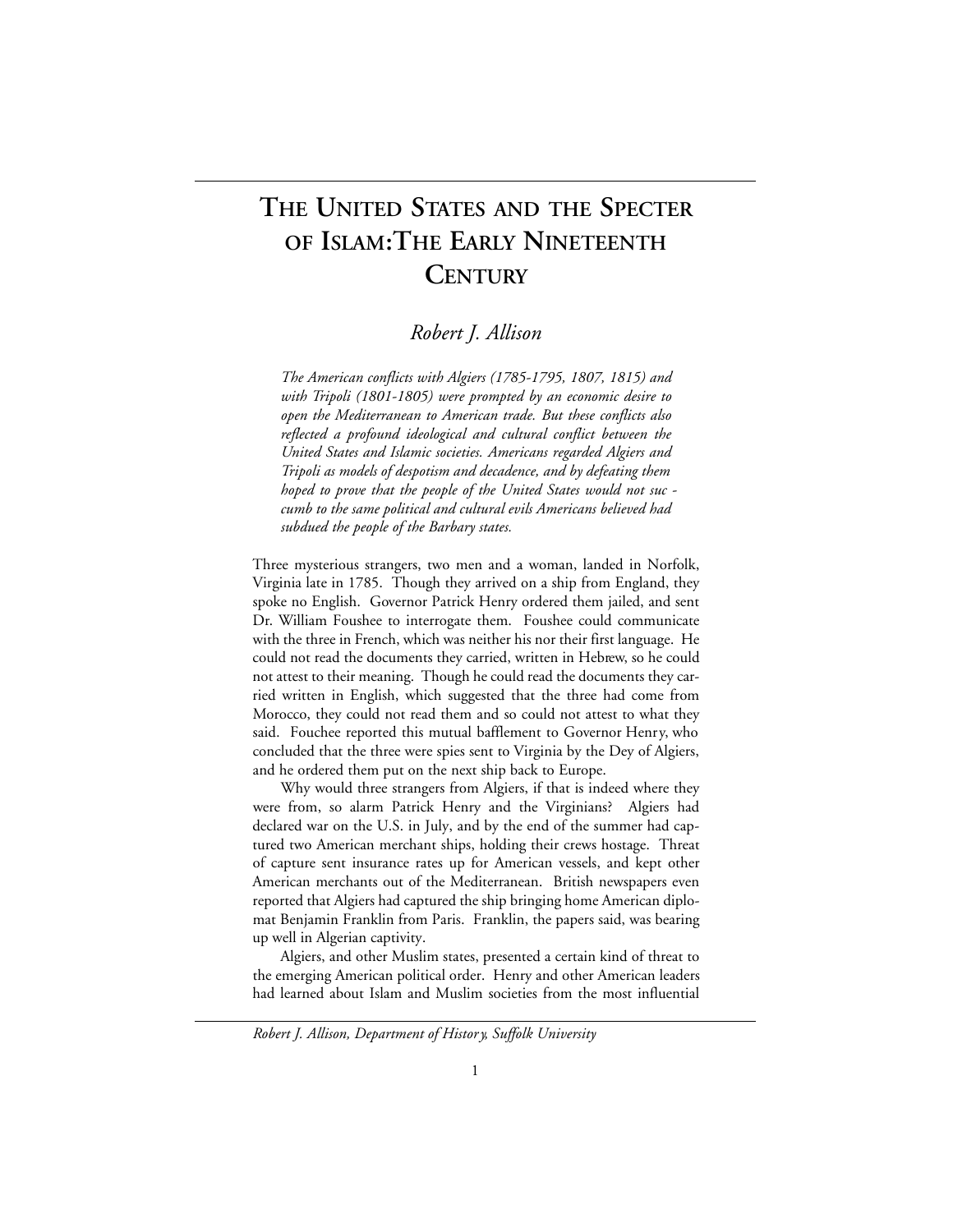political writers of the century, Thomas Trenchard and Robert Gordon, and Charles Secondat, Baron Montesquieu, and Voltaire. Trenchard and Gordon's *Cato's Letters* formed the political canon for the founding generation of American political leaders, warned Englishmen of the 1720s that if they were not cautious of their liberty and jealous of the King's power, England could degenerate into political tyranny almost without comparison. To dramatize tyranny's evils, Trenchard and Gordon pointed to Moroccan emperor, Mulay Isma'il (1672-1727). His gullible subjects believed him to be descended from the prophet, and considered themselves blessed to have their heads lopped off by his divine hand. Forty thousand blessed Moroccans, according to Trenchard and Gordon, had been dispatched by the emperor. In Turkey, the Sultan was considered to be the " vice-regent of God" and the only law was his "Lust, his Maggots, or his Rage." His status as protector of the faith gave him unlimited power. "Turkish Slavery is confirmed, and Turkish Tyranny defended by Religion!" Montesquieu, the French political theorist, used Turkey as a model of despotic government in *Spirit of the Laws*, and Voltaire's 1742 play, Le *Fanatisme ou Mahomet le Prophete*, translated into English as *Mahomet, the Imposter* shows the founder of Islam as a power-mad fanatic able to seduce others into his dreams of grandeur.<sup>1</sup>

Blind belief in a ruler or a leader, and an acceptance of the status quo as God's will, bred a kind of intellectual lethargy. French philosophe Abbe Constantin Francois de Chassebouef Volney traveled through Egypt and Syria in the 1780s. He noted that these places, which once had been flourishing centers of trade an learning, had become cultural, commercial, and intellectual backwaters. How had this happened? In the book he wrote after returning to Paris Volney speculated that the Ottoman empire's despotism caused the decay, and it would "ruin the labours of past ages, and destroy the hopes of future times, because the barbarity of ignorant despotism never considers tomorrow."<sup>2</sup> Behind this ignorant despotism Volney saw religion's pernicious hand, a point he elaborated in his next book, *The Ruins, or a Survey of the Revolutions of Empires*. In *The Ruins* Volney advanced the idea suggested in the first book, that religious intolerance had stifled free inquiry and prevented men from rising above misery by making them accept their misery as God's will. Volney wrote this book to warn the people of France of the dangers of religious intolerance. Volney and his books received a warm welcome from Americans. William Eaton, whom John Adams would send to be American consul in Tunis, read Volney's account of Syria and Egypt to prepare himself for his mission, and reported to the Secretary of State that he need not say anything about the character of Tunisia's ruler because anyone who read Volney, as the Secretary had, would know all about these kinds of rulers. Thomas Jefferson was so struck by *The Ruins*, which had been translated into English in 1792 and had gone through two American editions by 1799, that he undertook a new translation in 1802, while he was President of the United States<sup>3</sup>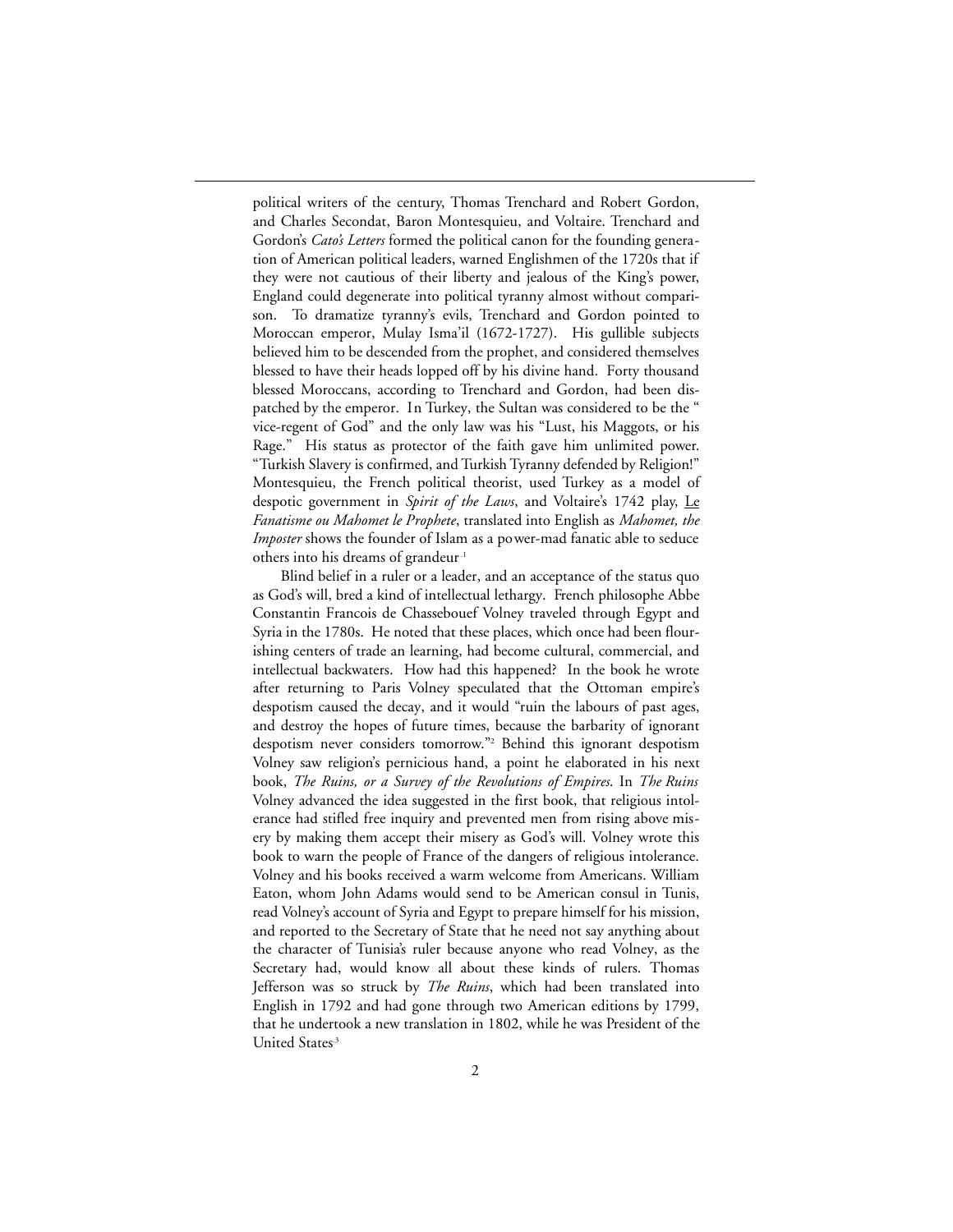The moral lesson of Algiers was clear. Religious intolerance and despotic governments were bad things. In building their government, Americans should avoid the paths of despotism. But what to do about the declaration of war by Algiers? John Adams, American minister to England, though the U.S. should so what all the nations of Europe did, and pay off Algiers to secure peaceful trade in the Mediterranean. Adams met with Tripoli's ambassador in London, smoking a pipe and talking about the possibilities of opening trade. Abdurrahman though that for a certain sum the U.S. could secure treaties with all the North African countries, and would also help negotiate with the Ottoman sultan. Adams called Jefferson, American minister to France, to come to London to talk to Abdurrahman.

Jefferson reacted differently. If the U.S. began to practice the same kind of diplomacy as European nations did, it would be the first step toward degenerating into the same kind of corrupt society as England and France suffered under. Instead, Jefferson proposed securing peace through the medium of war. The U.S. could either build a navy, or it could cooperate with other countries, such as Portugal—whose ships already patrolled the straits of Gibraltar to keep Algerian ships outs of the Atlantic—Sweden, Naples, Sardinia, and Russia. He proposed a multinational military force, led by American naval hero John Paul Jones, to act against Algiers. It was a bold idea. But the French government refused to allow this plan to be discussed on French soil. A popular maxim reportedly coined by British, Dutch, and French merchants, that "If there were no Algiers, we would have to build one," shows the value that Algerian attacks on rival shipping had for the large powers.

Jefferson went home to the U.S., which had adopted a new government which had the power to tax American citizens and to raise a military force. Among his first acts was to draft a report on Mediterranean trade, showing the value of commerce in that sea which now was closed off the by the Algerian threats. Jefferson presented Congress with three options: to give up the Mediterranean, to pay tribute to Algiers and other powers, or to build a military force to secure Mediterranean peace and trade. The U.S. did nothing.

The two dozen sailors languished in Algiers until 1793, when they were joined by a hundred more men captured from a dozen more ships. England had arranged a truce between Portugal and Algiers, actually a fraudulent truce, which permitted Algerian cruisers to enter the Atlantic before Lisbon learned of the fraud. Jefferson had by now left the administration, but Washington and Congress acted quickly. The U.S. would build six frigates to protect American trade, and would also send negotiators to Algiers. Jefferson had already tried to send John Paul Jones to negotiate the release of the American captives (Jones dies before receiving his commission). The frigates were still in the planning stage in 1795, when the U.S. and Algiers signed a treaty. In return for releasing the hostages and not taking any more, Algiers would receive \$800,000 and an annual shipment of naval supplies, along with a new American-built frigate, the Crescent, and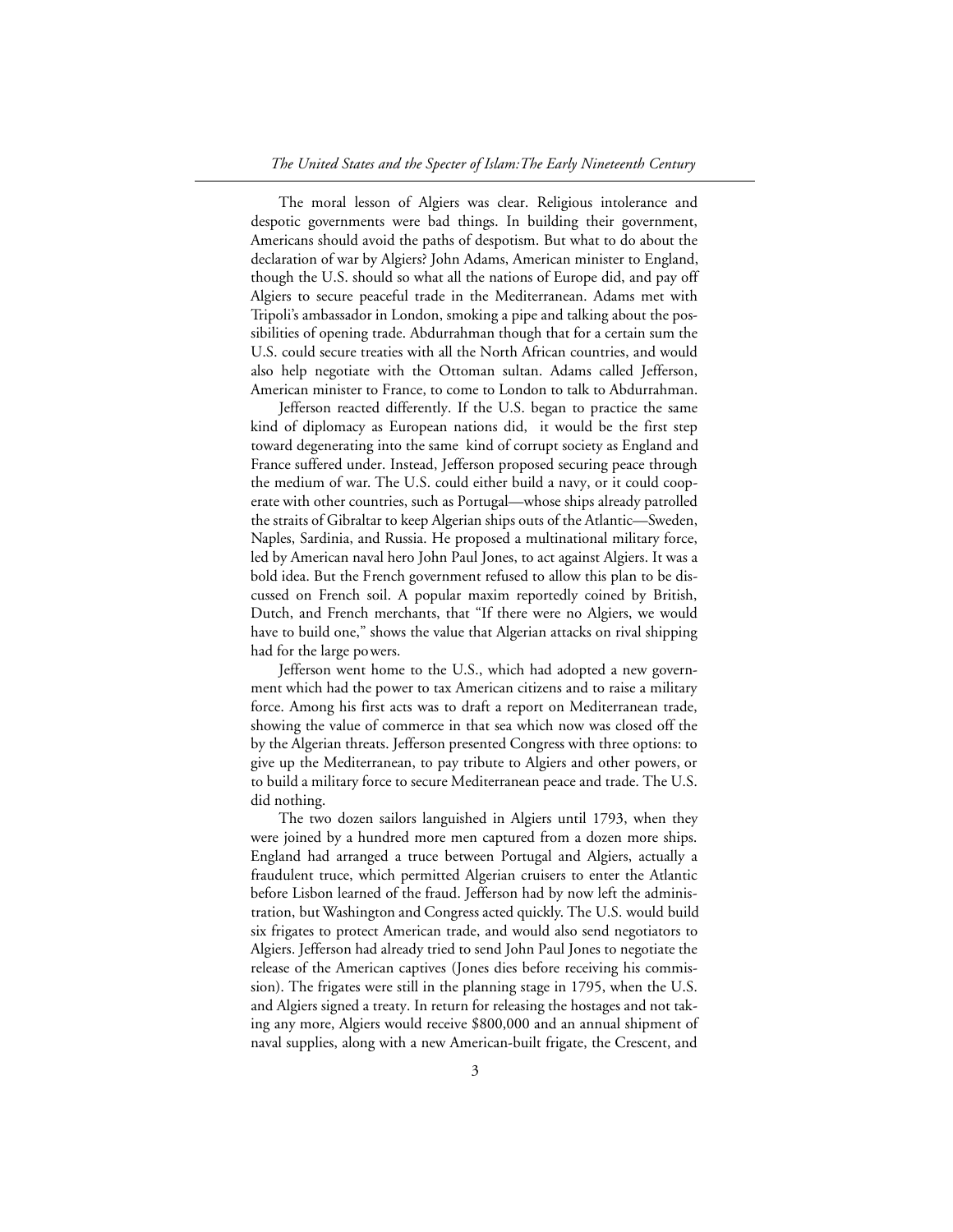some smaller vessels. The U.S. made similar treaties with Tunis and Tripoli. This was not a satisfactory solution to Jefferson, and the Republicans asked how the Federalists could keep a straight face while trumpeting their slogan, "Millions for defense, not one cent for tribute."

The treaty settlement also did not please Pacha Yusuf Qaramanli of Tripoli. He received less than Algiers, the Americans had listened to Algerian claims that Tripoli was under Algerian hegemony, and the Americans were slow to send what they had promised. Yusuf's cruisers captured an American ship in 1800, and though ship and crew were released, Yusuf hoped to secure recognition of Tripolitan sovereignty from the U.S., as well as more tribute promptly paid. His message reached Washington, the new capital city, just as Thomas Jefferson was becoming President. Yusuf's tone and demands, Jefferson said, would admit of but one answer. He sent the American fleet, which consisted of one frigate and a few smaller ships, to the Mediterranean. They were to co-operate with other powers at war with Yusuf, if indeed he wanted war with the Americans (Sweden and Tripoli were at war, and Portugal, Naples, and even Morocco might be allies in this).

In August 1801 the American ship *Enterprise* encountered a Tripolitan ship in the Mediterranean. The two ships fought, and in an engagement of several hours the American triumphed. The American now would only pay tribute out of the mouth of a cannon. In his first annual message Jefferson pointed to this as the first example of American naval heroism. Though the U.S. entered the war reluctantly, it was not through cowardice, he said, but because we preferred to devote our energies to the multiplication of the human race, rather than to its destruction.

Hardly had the smoke cleared from this battle than it was acted out on the New York stage. In *The Tripolitan Prize*, or an American Tar on an English Shore, performed in the fall of 1802, an American ship fights and subdues a Tripolitan ship. To make the drama even more compelling, the now forgotten author had the two ships fight off the coast of England. The American now could watch not only the American victory over Tripoli, but could see England's reaction to the American victory. The Americans were not only teaching Tripoli a lesson, but were teaching England, which had for so long paid tribute to Tripoli, the best way to deal with Tripoli.

Another anonymous author in 1802 was even bolder. In a book with the remarkable title of *The Life of Mahomet, or the History of that Imposture with was begun, carried on, and finally established by him in Arabia and which has subjugated a larger portion of the Globe, than the Religion of Jesus has yet set at liberty. To which is added, an account of Egypt*, the Christian nations are called upon to invade Muslim nations to liberate the "sentiments of men" from Muslim fetters, and to allow the Muslim people to achieve a "mental revolution" aided by the "formidable attacks" of Christian "reason and judgement".<sup>4</sup> Though the Americans did not entirely take up this challenge, the blockade and bombardment of Tripoli were hailed by Americans and by some Europeans as an example for all. Pope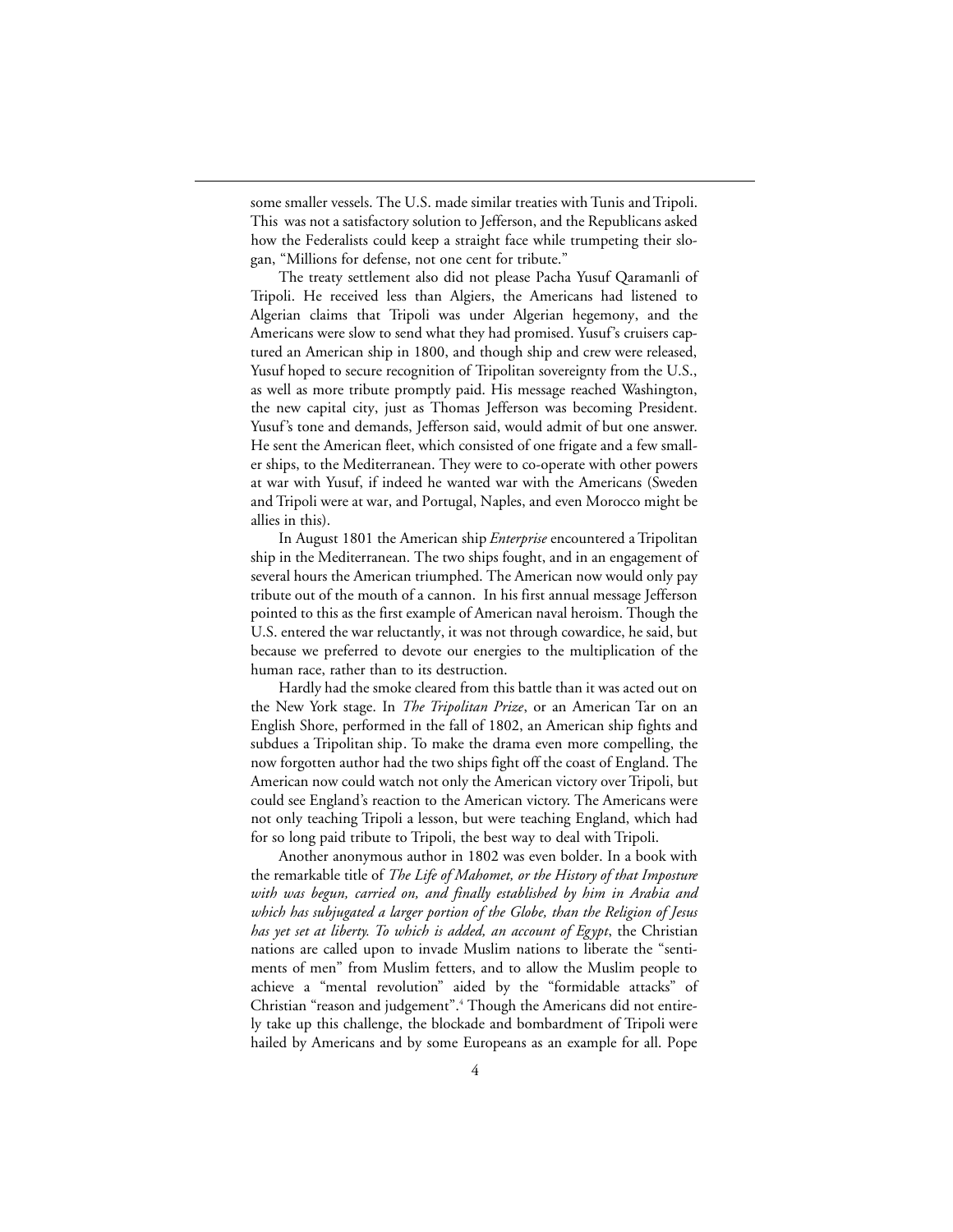Pius VII declared that the Americans, with a small force, and in a matter of a few months, had done more against the Muslim infidels than all of the Christian Europe had for centuries.

Though the war would go on for four more years, the Americans already declared victory. Before the war was over, the Tripolitans would capture the largest ship in the American fleet, *The Philadelphia*, taking some 300 American sailors prisoner. Stephen Decatur destroyed the ship to prevent Tripoli from refitting it, sneaking in and out of Tripoli's harbor without losing a man, in what Lord Nelson called the age's boldest act of naval heroism, and became the greatest American naval hero of the day. The blockade and bombardment of Tripoli had some effect: the Pacha agreed to release the American captives, when the U.S. paid him \$60,000. The U.S. navy and marines dispute who was responsible for ending the war: the naval blockade did threaten Tripoli's economy, but the evidence that Ahmet Qaramanli could have overthrown his brother, even with American help, is not convincing. The U.S. agreed to pay \$60,000 to release the American prisoners, and the war ended.

As far as victories go, it was not a clear one. The war with Tripoli did not solve, for Americans, the problems of Mediterranean trade. But it did resolve for Americans what their proper role in the world would be. They had created a government which would help them avoid the calamities of despotism, and at the same time opened up to them an inland empire, which diverted their attention away from the contentious Mediterranean. The specter of Islam had warned Americans against religious and political intolerance.

The war with Tripoli vindicated the American character. Joseph Hanson, who is not known to have written another line in his life, wrote an epic poem about the Tripolitan war, which presented the American sailors inspired by "justice and freedom" showing the "plundering vassals of the tyrannical Bashaw" that on "this side of the Atlantic, dwells a race of beings of equal spirit on the first of nations!"<sup>5</sup>

More proof of this could be found in the popular print, "Blowing up of the Fire Ship *Intrepid*." The *Intrepid* had been turned into a floating bomb, and with ten men commanded by Captain Somers and Lieutenants Israel and Henry Wadsworth it stole into Tripoli harbor. The plan was to detonate the ship beneath the walls of the castle, but they were discovered, and either intentionally or accidentally set off the bomb. All the Americans died, as a contemporary engraving says, preferring "Death and the Destruction of the Enemy, to Captivity & a torturing Slavery." (Three years later Wadsworth's sister, Zilpah, married to Stephen Longfellow, would name her first son Henry Wadsworth in his honor. Young H.W. Longfellow became an ardent and gentle pacifist, but also an inspiring nationalist).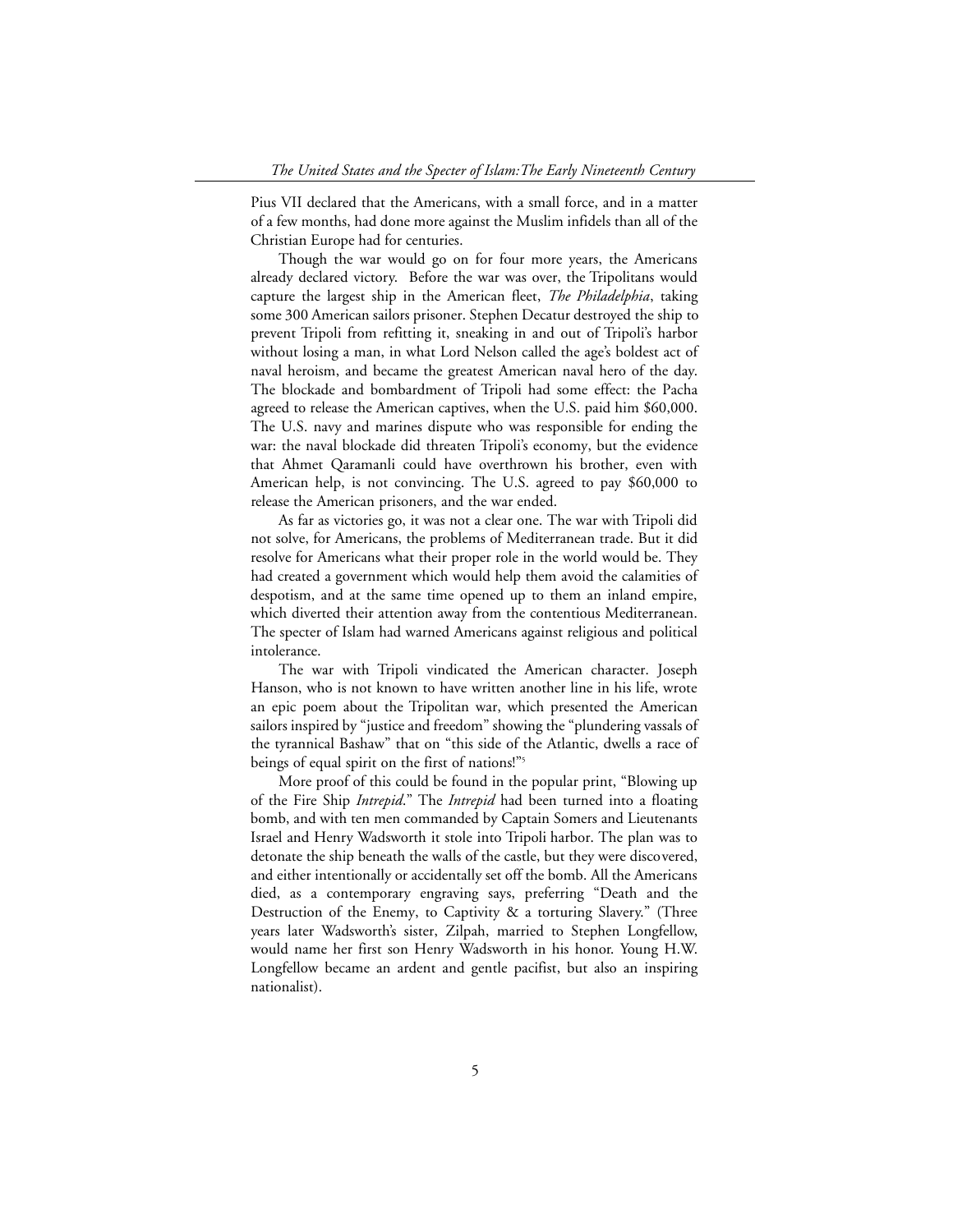A popular novel, *the Captivity and Suffering of Mrs. Maria Martin*, told the fictional story of a woman taken captive in Algiers, who endures solitary confinement for refusing the advances of a lustful Turk. She nearly goes mad, in a scene paralleling the moment of salvation in a conversion narrative, then is released. Published more than a dozen times between 1807 and 1818, Martin's story presents her self-reliance and ability to preserve her virtue as a moral example. The fact that her story takes place in Algiers, not in Tripoli, underscores the way Americans conflated these various places, a point brought home by another contemporary illustration, Stephen Decatur's "Conflict with the Algerine at Tripoli."

As with the blowing up of the *Intrepid*, this painting is based on a true incident. Decatur, who had been promoted to Captain after his destruction of the Philadelphia, had commanded a ship during the battle of Tripoli harbor, 3 August 1804. His brother James had commanded another ship, which forced a Tripolitan vessel to surrender. Or so James Decatur thought. The Tripolitan captain struck his colors, but when the Americans boarded he and his crew attacked them and killed James Decatur. At the end of the day, as Stephen Decatur and the other victorious Americans left Tripoli harbor, he learned of the treachery which had killed his brother. He order his ship back into Tripoli, sought out his brother's killer, boarded the ship, and engaged in hand-to-hand combat with the Tripolitan captain. As Decatur and the Tripolitan were struggling, another Tripolitan sailor tried to kill Decatur from behind. The captain was saved by the interposition of Daniel Fraser, who took the blow aimed at Decatur's head. This action doubled the heroic character of Decatur, and also made a hero of the American sailor, though subsequently a sailor named Reuben James would also take credit for the act. Reuben James, or Daniel Fraser, represents the every American who has a part to play in this struggle against tyranny. A contemporary American songwriter promised that if any despot dared insult the American flag, "We'll send them Decatur to teach the 'Good Manners."<sup>6</sup>

Two decades after he had interrogated the three mysterious strangers in Richmond, Dr. William Foushee presided at a Richmond banquet in honor of Decatur and other heroes of Tripoli. This was just one of many celebrations held throughout the young nation as victorious men returned. In 1805, when the American sailors returned victorious from Tripoli, they were welcomed with plays and public receptions, with painting linking their bombardment of Tripoli to the Battle of Bunker Hill. Maryland lawyer Francis Scott Key was just one of many to celebrate the returning heroes in song. Set to a popular English drinking song, "Anacreon in Heaven," Key's song calls on Americans to behold this band of brothers who have secured their fame and rights, overcoming the perils of sea and desert, and the conflict resistless. Their foes "shrunk dismay'd from the war's desolation," and even the Crescent was obscured by the new "starspangled flag of our nation." The flaming stars in the American flag became meteors of war, and forced the "turbaned head" to bow down as the blue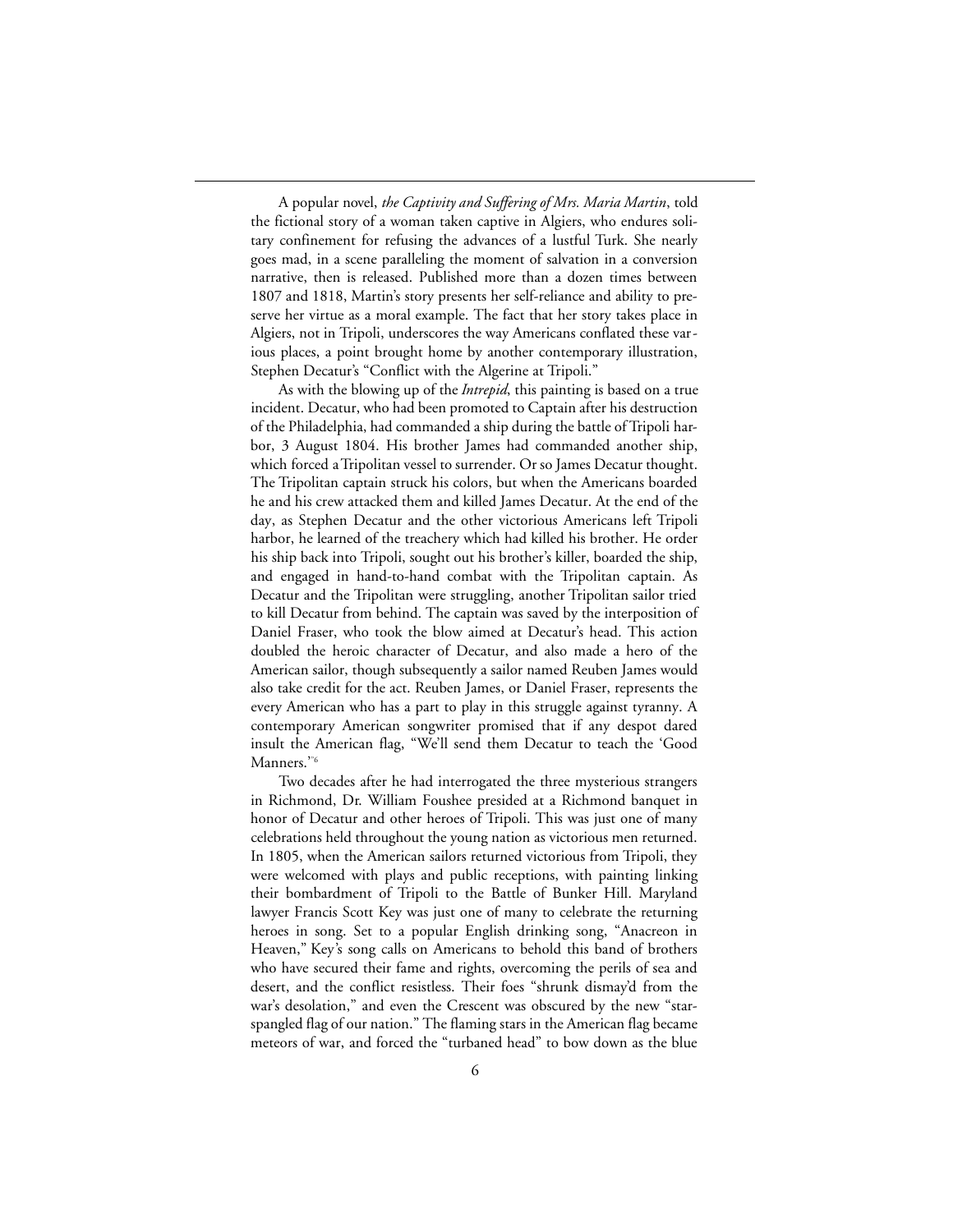waves turned red with "infidel blood." The encounter with Tripoli had revealed, Key and other hoped, something of American character and resolve. Though Key's song, written in 1805, is now forgotten, its melody lingers on.

The following elegant and appropriate song was sung at Georgetown, at an entertainment given by the citizens to captains Stephen Decatur and Charles Stewart. It would not discredit the pen of a Payne.

## **Tune—Anacreon**

When the warrior returns from the battle afar To the home and the country he was nobly defended, Oh! Warm by the welcome to gladden his ear, And loud be the Joys that his perils are ended!

In the full tide of song, let his fame roll along. To the feast-flowing board let us gratefully throng. Where mixt with the olive the laurel shall wave And form a bright wreath for the brow of the brave.

Columbians a band of thy brothers behold!

Who claim their reward in they heart's warm emotion: When thy cause, when thy honour urg'd onward the bold, In vain frown'd the desert—in vain rag'd the ocean.

To a far distant shore—to the battle's wild roar They rush'd they fair fame and thy right to secure. Then mixt with the olive the laurel shall wave, And form a bright wreath for the brow of the brave.

In conflict resistless each toil they endur'd Till their foes shrunk dismay'd from the war's desolation: And pale beam'd the Crescent, its splendor obscured By the light of the star-spangled flag of our nation.

Where each flaming star gleam'd a meteor of war, And the turban'd heads bowed to the terrible glare. Then mixt with the olive the laurel shall wave, And form a bright wreath for the brow of the brave.

Our fathers who stand on the summit of fame, Shall exultingly hear, of their sons, the proud story, How their young bosoms glow'd with the patriot flame, How they fought, how they fell, in the midst of their glory.

How triumphant they rode, o'er the wandering flood, And stain'd the blue waters with infidel blood; How mixt with the olive the laurel did wave,

And form a bright wreath for the brow of the brave.

Then welcome the warrior return'd from afar, To the home and the country he so nobly defended. Let the thanks due to valor now gladden his ear, And loud be the joy that his perils are ended.